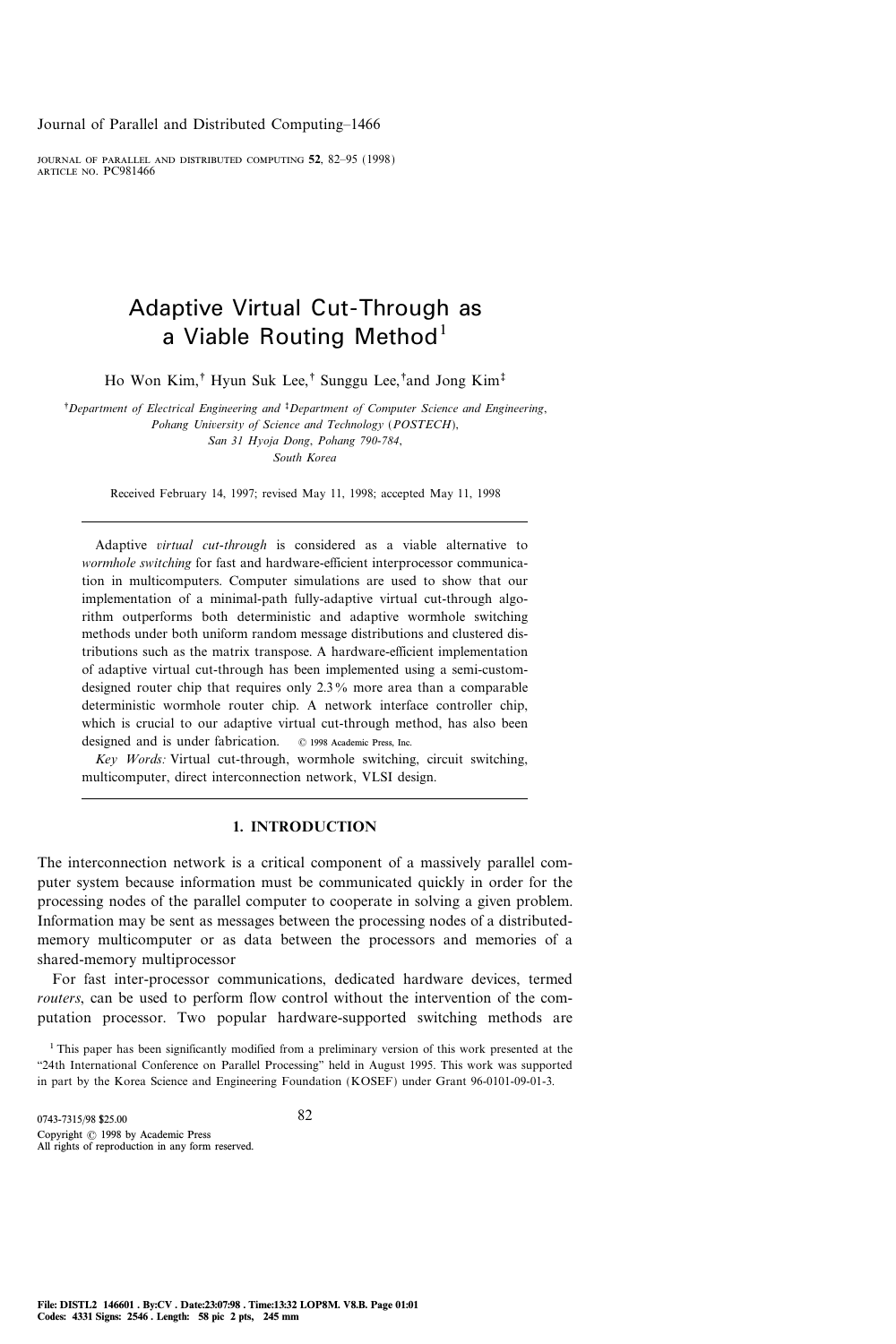wormhole (WH) switching  $\lceil 1 \rceil$  and virtual cut-through (VCT) switching  $\lceil 1 \rceil$ . In WH switching (also known as WH routing) and VCT switching, messages arriving at an intermediate node are immediately forwarded to the next node on the path without buffering, provided that a channel to the next node is available. This is referred to as a *cut-through* operation. A cut-through may be performed at an intermediate node as soon as the header of the message arrives with the destination information. If cut-throughs are established through all intermediate nodes, a circuit is established to the destination, and the switching method resembles traditional *circuit* switching. If the message header is blocked at an intermediate node because the requested outgoing channel is unavailable, the message is kept in the network (i.e., in the on-line flit buffers at each node along the path up to the current node) in WH and completely buffered at the current node in VCT.

Wormhole switching is the most popular communication method used in current commercial multicomputers due to its low hardware overhead (requiring only a single flit buffer per incoming channel) and high performance. However, VCT can typically achieve higher performance than WH for the following reason: when a packet cannot cut-through an intermediate node, the packet is buffered at that node instead of being kept in the network as in WH. This effect becomes particularly evident with heavy network traffic. The main reason that VCT has not been as popular as WH is that the required buffering capability of the former method has been seen as a large hardware overhead.

Due to its relative unpopularity, VCT has not been as heavily researched as WH. However, this paper will show that VCT, in particular adaptive VCT, has significant performance benefits over WH and can be implemented with minimal hardware overhead. It is shown that adaptive VCT has several attractive features when compared to WH: negligible overhead for avoiding deadlock (a situation in which no packet can proceed toward its destination), use of  $100\%$  of the free channels, good performance with heavy network traffic, and good performance with random or arbitrary locations of destination nodes. The hardware complexity issue is addressed by showing that VCT can be implemented with little hardware overhead (in some cases, less than WH), by exploiting the source buffer in the network interface to the router.

#### 2. BACKGROUND

The type of parallel computer assumed will be a multicomputer with a *direct* interconnection network, in which a communication link can only be used by the two end-nodes that it is connected to. Adjacent processing nodes are assumed to be connected by two directed communication links in opposite directions (although undirected links are also possible, directed links are assumed for simplicity). A communication link consists of one or more data lines and several control lines. One or more physical channels may occupy a single communication link by using time multiplexing or by partitioning the set of data lines. One or more *virtual channels* may occupy a single physical channel by using separate flit buffers and control lines for each virtual channel. When two or more virtual channels are active over a single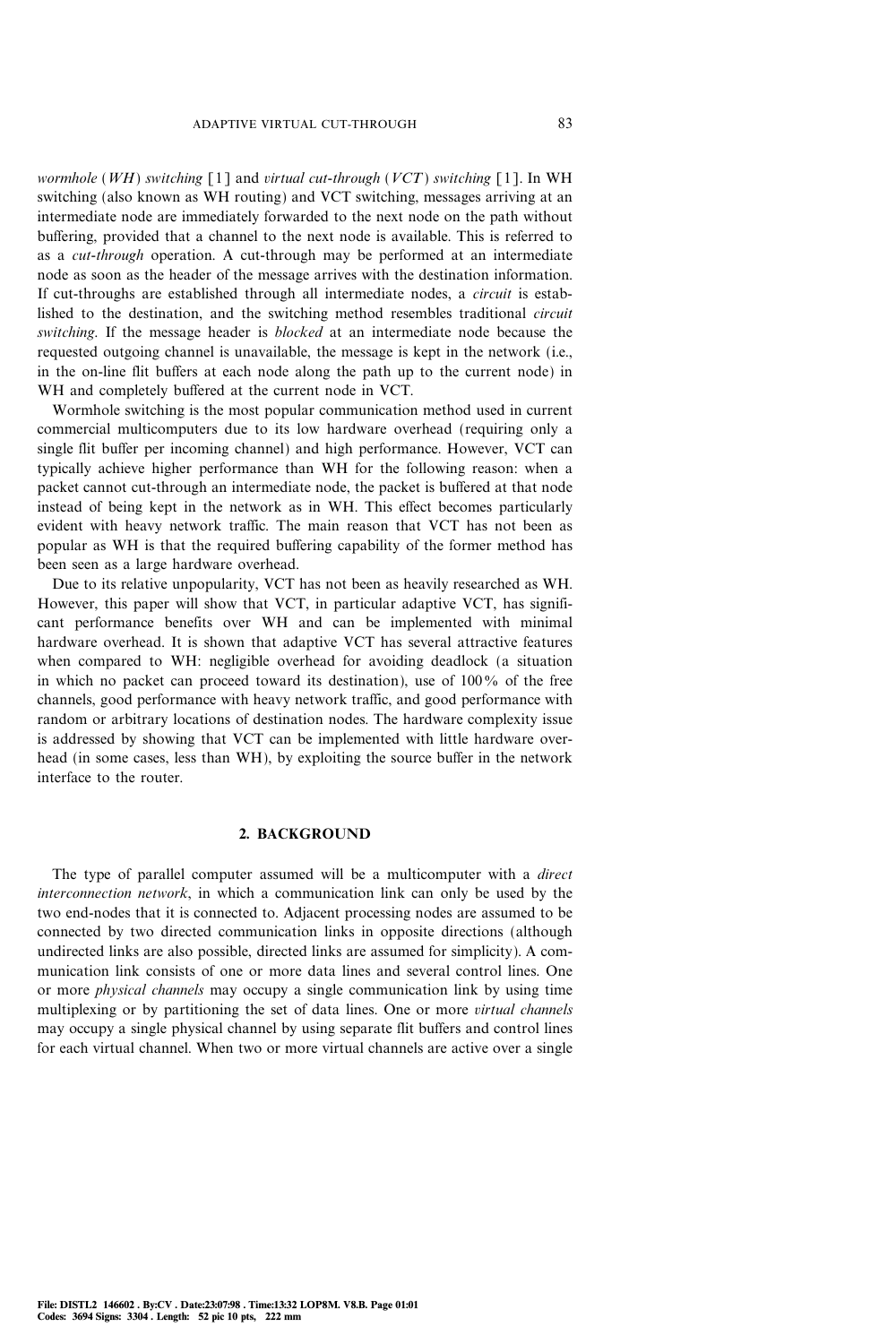physical channel, they must be time-multiplexed; however, when only one of the virtual channels is active, it can utilize the full bandwidth of the physical channel. It is also assumed that messages are sent in fixed-size packets.

All communication methods must deal with the problem of *deadlock*, which occurs when there is a cycle of packets in which no packet can progress toward its destination because it is blocked by some other packet. WH switching is particularly susceptible to deadlock because blocked packets remain in the network, thereby reducing the number of free channels. Although much less likely, deadlock is also possible with VCT as the packet buffers at intermediate nodes can become full. The use of virtual channels was introduced by Dally and Seitz [1] as a means of guaranteeing *deadlock-free* WH switching. The WH routing algorithms introduced in  $\lceil 1 \rceil$  are *deterministic* algorithms, in which the routing path used is completely determined by the source and destination node addresses. In [3], Dally showed that virtual channels could also be used with a deterministic WH routing algorithm to significantly reduce the probability of blocking, and thus increase the throughput of the network.

Realizing the need for adaptability in routing around congested or faulty nodes and links, several researchers [4, 5] used virtual channels to produce *adaptive* deadlock-free WH routing algorithms, in which a packet is permitted to change its routing path if a blocked channel is encountered. Adaptive algorithms can be classified into *minimal*  $[6]$  and *nonminimal*  $[4, 7]$  algorithms, where a minimal algorithm always uses the shortest-length paths to each destination, and *fully adap*tive  $[4]$  and *partially adaptive*  $[6, 7]$  algorithms, where the former differs from the latter in that only a subset of the possible paths may be used.

# 3. ADAPTIVE VIRTUAL CUT-THROUGH

Wormhole switching methods have several deficiencies when compared to VCT. First, WH in general has a lower saturation throughput than a comparable VCT method as blocked packets contribute to network congestion in WH; however, this problem is significantly alleviated by the use of multiple-flit flit buffers and/or multiple virtual channels. Second, in WH based on deadlock avoidance, even with the use of virtual channels, 100% of the free channels (and flit-buffers) are not available for use by a given packet as some of the channels have to be reserved in order to prevent deadlock. Also, in WH based on deadlock recovery, extra hardware overhead (deadlock buffer, timer, and crossbar) is necessary to detect and recover from deadlock  $[8-10]$ . Third, fully adaptive routing in torus networks is difficult and requires extra virtual channels to be used for deadlock avoidance. Although virtual channels do not waste channel bandwidth, virtual channels do occupy valuable hardware resources because each virtual channel requires a separate on-line flit buffer and control line and contributes to the complexity of the arbitration logic within the router (refer to Section 4).

For the above reasons, adaptive VCT is proposed as an alternative to WH. When originally proposed in [2], VCT was described as a deterministic routing algorithm. In deterministic VCT, when the head of a packet is received at an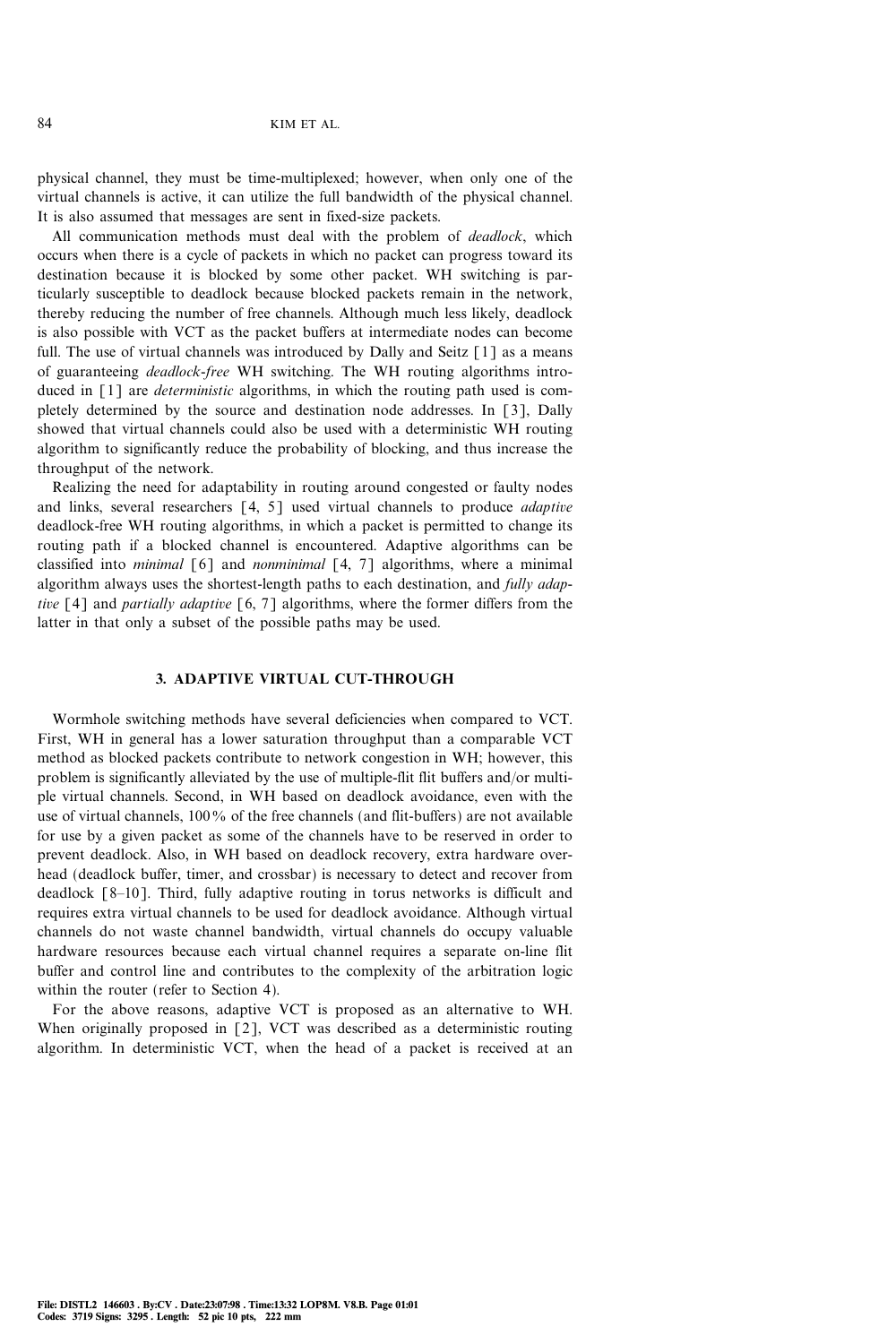incoming channel, the header is decoded to determine the "one" outgoing channel to connect to. If that outgoing channel is busy, then the packet is buffered at the current node. This method is analogous to deterministic WH as originally described by Dally and Seitz [1]. Thus, it is natural to consider an adaptive version of virtual cut-through in order to be able to navigate around congested or faulty nodes/links.

In order to facilitate discussion of the many possible forms of adaptive VCT, a general switching model, shown in Fig. 1, is proposed. When the head of a packet is received at an incoming channel, the destination node information is extracted from the header. A connection is then attempted to the first-choice outgoing channel. If successful, then a cut-through is established through the current node as denoted by (0) in Fig. 1. However, if the requested outgoing channel is blocked (1) because it is being used by another packet, then a connection is attempted to the second-choice outgoing channel (2). This process is repeated until a cut-through is achieved or all outgoing channels permitted by the adaptive VCT algorithm are exhausted, as is the situation in Fig. 1. In this situation, the blocked packet remains in the network (as in WH) until one of the permissible outgoing channels becomes available or the "permitted waiting time" (PWT) expires. In the latter case, the packet is received at the current node (3) and inserted into the source buffer of the current node just as if the packet originated there (the circuit implementation is discussed in Section 4). The packet at the head of the source buffer waits until one of the outgoing channels permitted to it becomes available, and then exits through that outgoing channel, as shown by (4) in Fig. 1. The ejection latency out of and the reinjection latency into the network for blocked messages in intermediate nodes are alleviated with the aid of a specially designed network interface controller.

Based on the above switching model, simulations were conducted with several different variations of adaptive VCT. In [11], we showed that *deflection VCT*, based on the deflection routing methods proposed for computer networks with packet switching  $[12]$ , adaptive VCT with PWT  $> 0$ , and adaptive VCT with the



FIG. 1. A general switching model for adaptive VCT.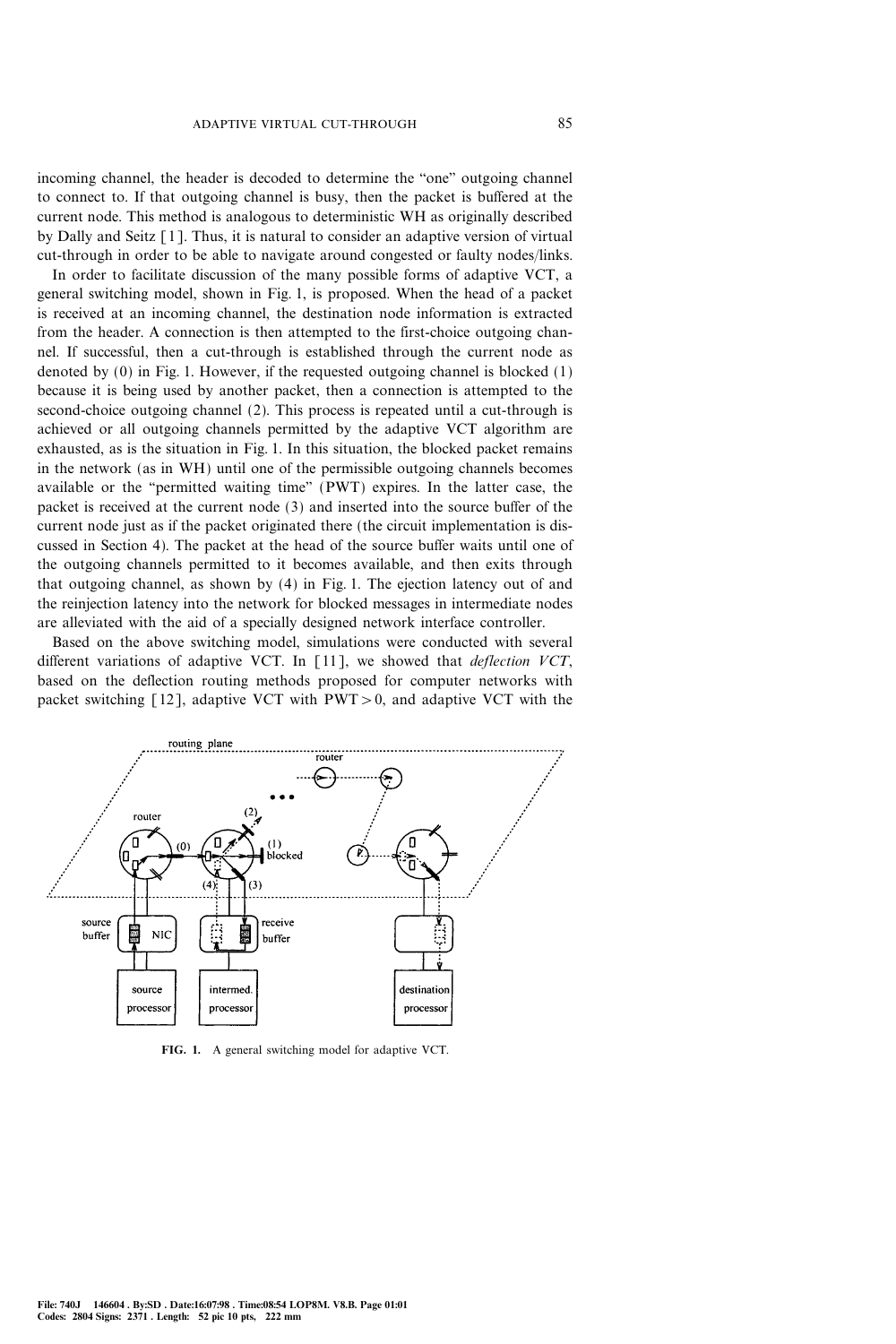choice of adaptivity limited to a fixed number were inferior to adaptive minimal-path VCT with  $PWT = 0$ . In adaptive minimal-path VCT, the packet is permitted to choose between all possible minimum-length paths to the destination. Also, within adaptive minimal-path VCT, it is possible to attempt to follow a "zig-zag" path (algorithm  $A_{\text{mc}}$ ) or to simply follow a "priority-X-direction" path (algorithm  $A_{\text{ms}}$ ). Again, in [11], we showed that  $A_{\text{mc}}$  performs worse than  $A_{\text{ms}}$  with certain destination node distributions and is only slightly better than  $A_{\text{ms}}$  with other destination node distributions. Thus, this paper uses the  $A_{\text{ms}}$  adaptive minimal-path VCT algorithm, in which the switching model of Fig. 1 is used and minimal paths are followed with the X-direction attempted first.

The  $A_{\text{ms}}$  algorithm deals with deadlock in the following manner. Since VCT buffers blocked packets, the deadlock conditions for VCT are identical to packet switching—thus, the methods used to avoid deadlock in packet switching can be used  $[13, 14]$ . In our hardware implementation of adaptive VCT, the "structured buffer pool technique'' for deadlock avoidance [13] was used because of its simplicity. In this method, the source buffer is partitioned into  $K$  buffer classes, where K is the diameter of the network. The *i*th buffer class, also called the *i*-hop class, may only hold those packets that have *i* of fewer hops to go to their respective destinations. It is well known that this technique ensures deadlock-free storeand-forward packet switching [13]. Our implementation in Section 4.3 shows that the source buffer can be implemented in a small  $SRAM$  (or even main memory)—in fact, several researchers are investigating the injection of packets into the network directly from memory, thus avoiding intermediate buffer copies [15, 16]. The number of buffers in the NIC required to guarantee deadlock freedom is high and depends on the network size. There are other techniques to reduce those buffer requirements to small constant values regardless of network size [17, 18]. However, at the time we initiated the NIC design, we were not aware of these techniques.

### 4. HARDWARE IMPLEMENTATION

#### 4.1. Communication Architecture

The proposed communication architecture for supporting adaptive VCT is shown in Fig. 2. As can be seen from this figure, there is a network interface controller (NIC), source and receive buffers, and a processor responsible for preparing and sending the packets out onto the network. The NIC is logically partitioned into the external and internal NI. The external NI responds to the network and the internal NI responds to the processor and memory [19]. Packets are initially stored in the source buffer before being sent out to the router chip. The router chip is connected to other router chips in a connection pattern determined by the interconnection network topology used. A packet which is injected into a router chip from a processing node is routed to the router chip connected to the destination node. Packets to be received by the current node are initially buffered in the receive buffer before being transferred to local memory.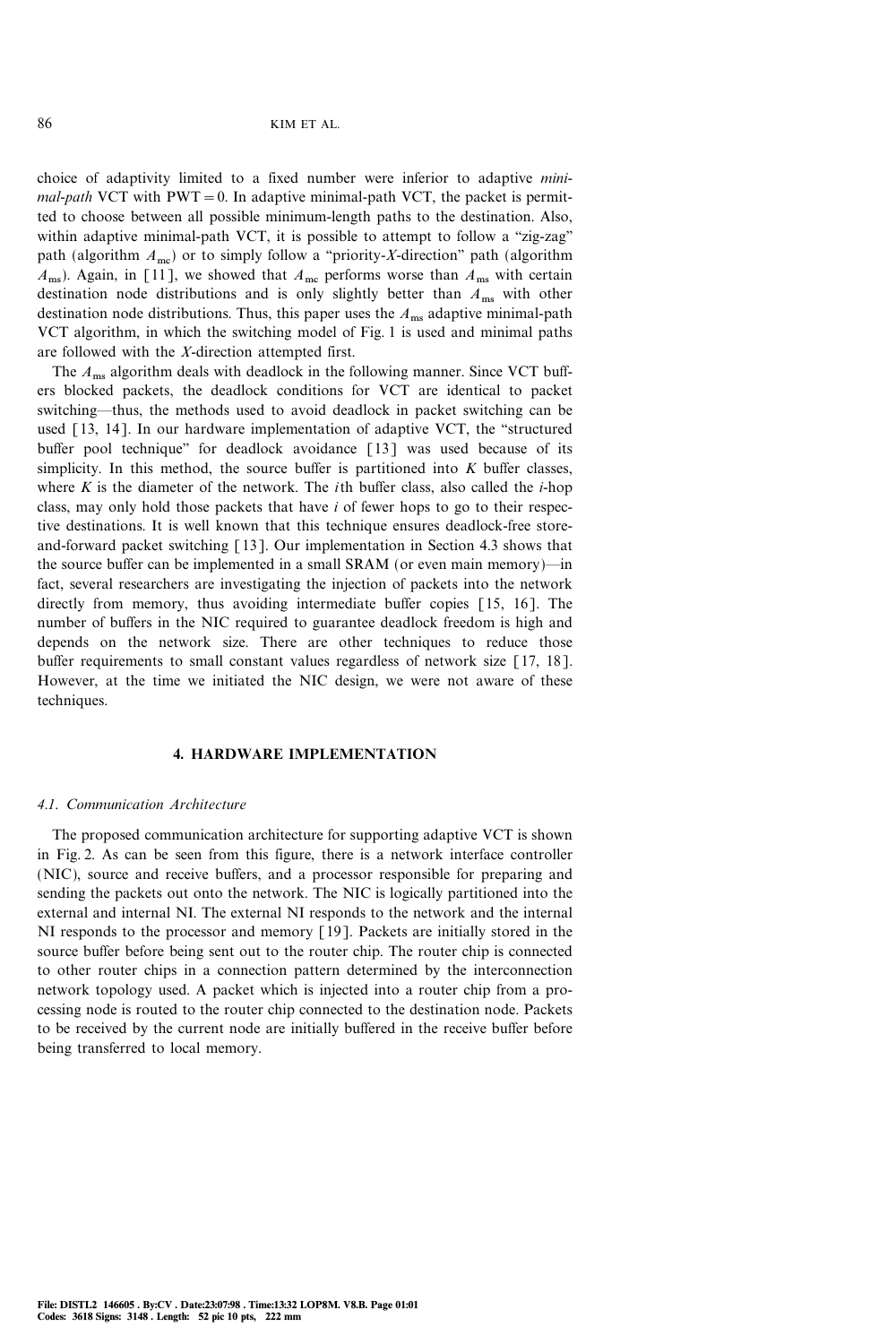

FIG. 2. Communication architecture.

To demonstrate the feasibility of adaptive VCT, the  $A_{\text{ms}}$  algorithm was implemented in a semi-custom-designed VLSI router chip and NIC chip. The complete hardware implementation of the  $A_{\text{ms}}$  algorithm in a multicomputer would involve using our router and NIC chips in the network interface. Upon receiving a new packet in the receive buffer, the NIC must examine the header to determine if the packet is destined for the current node or is "in transit." In the latter case, the packet must be rerouted to the source buffer to be transmitted when one of its permitted outgoing channels becomes available. (Note that bandwidth matching requirements imply that the data transfer rates in the source and the receive buffers must match the data transfer rates within the router network.) In order to perform this rerouting efficiently without having to contend for the local bus, a dedicated path must be established to the source buffer within the external NI—arbitration with packet insertion from the local processing node (on a FCFS basis) is of course necessary.

### 4.2. An Adaptive VCT Router Chip

A block diagram of our router chip, designed to implement the  $A_{\text{ms}}$  adaptive VCT algorithm in a two-dimensional mesh or torus network, is shown in Fig. 3. As can be seen, there are single-flit buffers at the receivers and transmitters and a crossbar switch connecting the receivers to the transmitters. The crosspoint logic includes arbitration logic to handle contention for common transmitters (outgoing channels). Finite state machine control logic in the receiver implements algorithm  $A<sub>ms</sub>$  by first attempting to connect to the first-choice transmitter, then the secondchoice transmitter (if one exists), and then the PN (processing node) transmitter (for reception) if none of the first two choices are available. Note that in our prototype chip, 6-bit-wide data lines were used to connect to other routers and the local processing node due to a shortage of  $I/O$  pins. Note also that the "permitted waiting time'' used is 0.

The router chip was designed using Mentor Graphics design tools, manufactured using Samsung's 1.0- $\mu$ m CMOS process, and successfully tested. The arbitration capabilities of the crossbar switch were successfully tested and the  $A_{\text{ms}}$  adaptive routing algorithm worked as designed. The chip required 33,000 transistors, consumed 800 mW of power, and was tested successfully up to a clock frequency of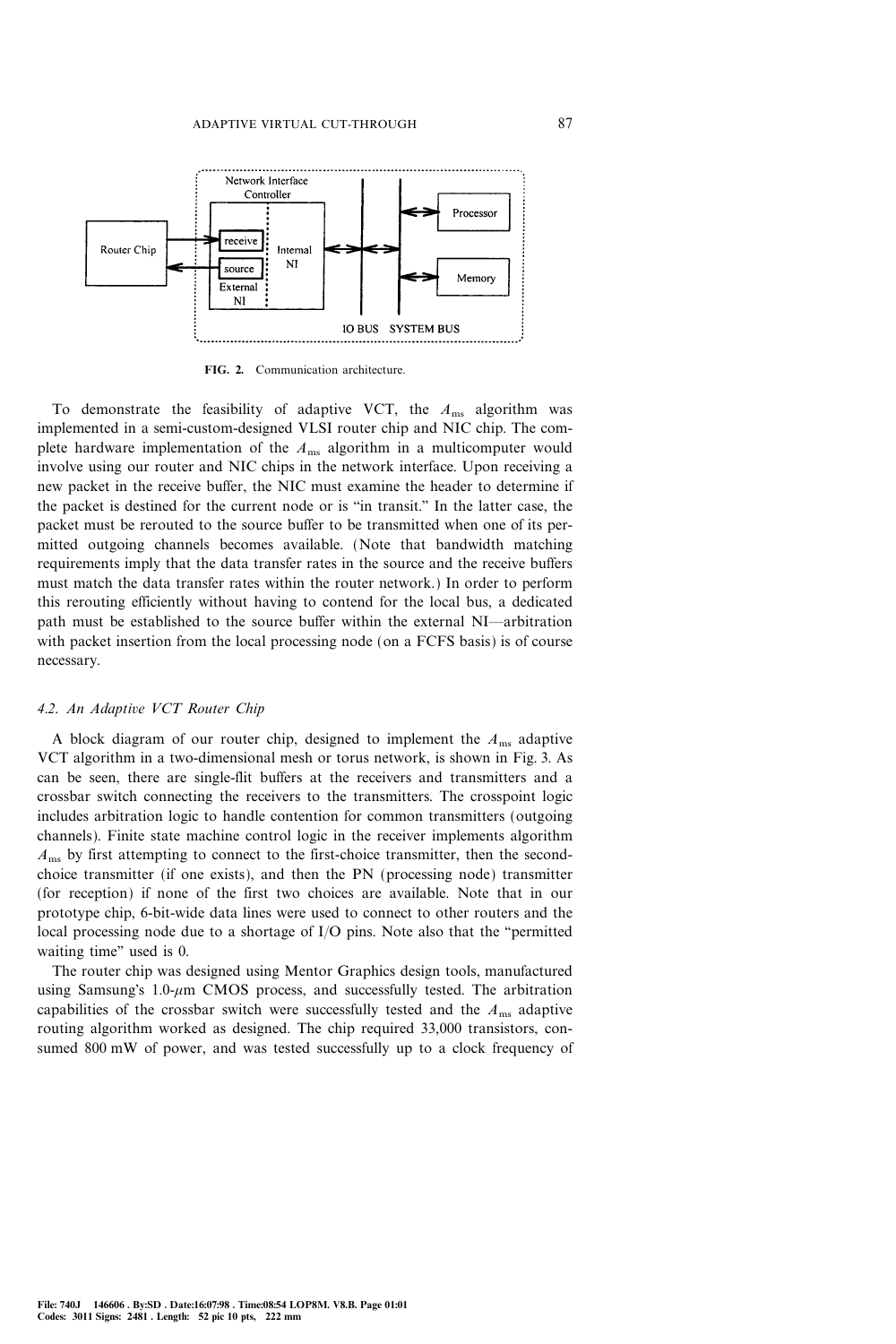

FIG. 3. Block diagram of the  $A_{\text{ms}}$  adaptive VCT router chip.

12.5 MHz. The layout for this chip is shown in Fig. 4. The placement of the various blocks for the router design are approximately the same as in Fig. 3.

The hardware overhead required for our adaptive VCT router chip was estimated by measuring the layout area required by our chip as compared to the layout area required by a comparable deterministic WH router chip. This comparison is shown in Table 1. When our chip is compared to a deterministic WH router chip without multiple virtual channels, the overhead is  $2.3\%$ . When our chip is compared to a deterministic WH router chip with two virtual channels per physical channel (to



FIG. 4. Layout of the completed router chip.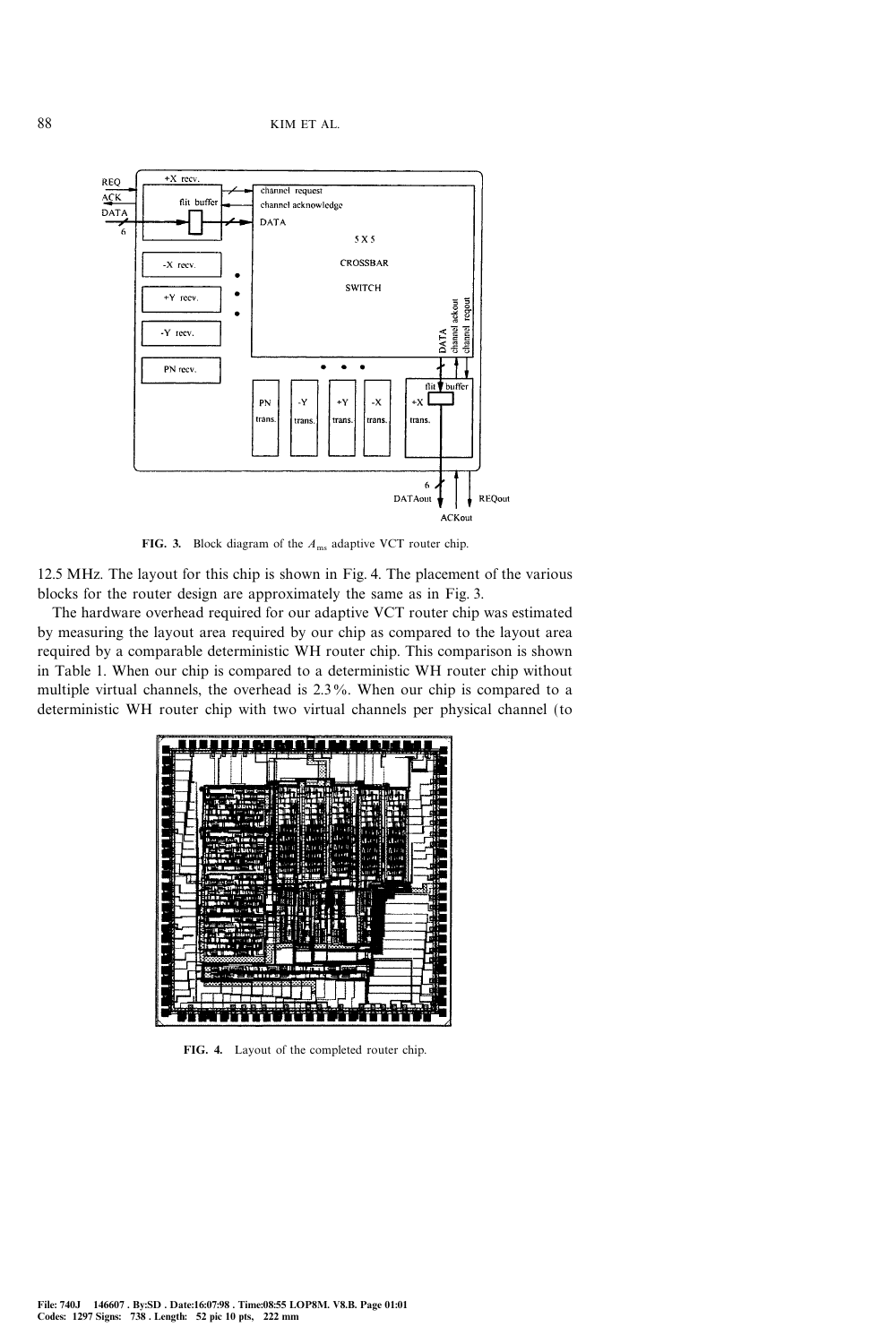#### TABLE 1

| Routing algorithm                                     | Total Area $(mm^2)$                       |
|-------------------------------------------------------|-------------------------------------------|
| $(1)$ Deterministic WH                                | $18.699(4.278 \times 4.371)$              |
| $(2)$ Adaptive VCT                                    | $19.136 (4.367 \times 4.382)$             |
| (3) Deterministic WH with 2 virtual chan. $\parallel$ | $35.405(6.098 \times 5.806)$              |
| (4) Adaptive VCT with 2 virtual chan.                 | $\parallel$ 38.763 (6.147 $\times$ 6.306) |

Router Chip Layout Area Comparison

avoid deadlock), our chip is smaller by  $85.0\%$ , even though the size of the crossbar is kept constant [3]. Since this latter chip has higher performance, however, it should perhaps be compared to an adaptive VCT chip with two virtual channels per physical channel—in this case, the overhead for our chip is 9.5%. The significance of a smaller chip area is that the router can easily be implemented in one corner of a multiple-capability chip (such as a processor+memory+  $NIC + router chip)$ . It should be noted, however, that this comparison is only a rough estimate, as the layout is not optimized.

It is noted that in a practical VCT router implementation it is more preferable to use multiple-flit buffers, such as in  $[20, 21]$ , rather than single-flit buffers since single-flit buffers can result in bubbles and reduced throughput.

# 4.3. Network Interface Controller Design

Figure 5 shows a block diagram of our NIC chip, which is designed to interface to our router chip and support the  $A_{\text{ms}}$  adaptive VCT algorithm. The send queue is a queue of "send packet requests." If an entry is detected at the head of the send



FIG. 5. Block diagram of the network interface controller chip.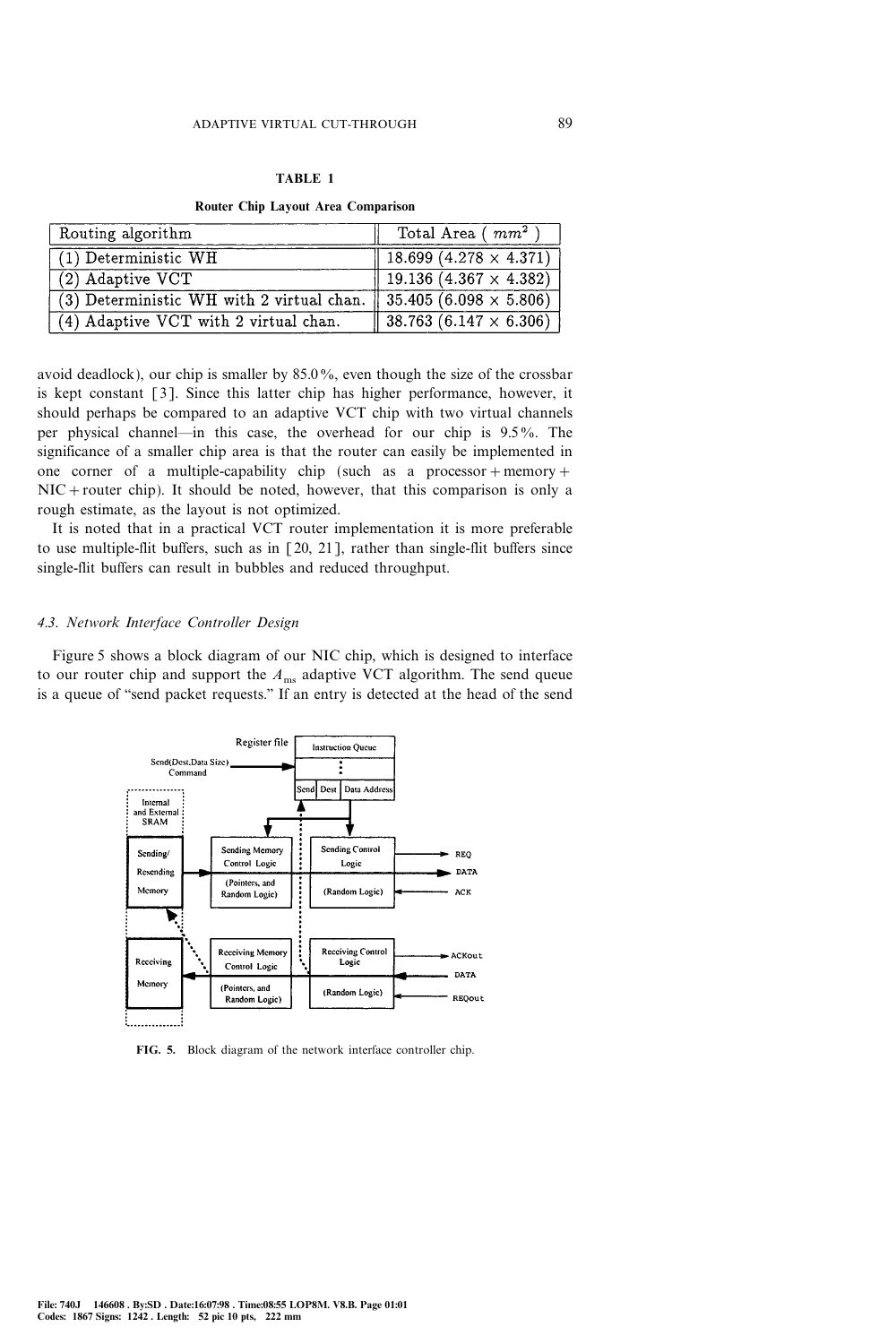

FIG. 6. Layout of the network interface controller chip.

queue, the sending control logic forms a packet header from the destination information and sends it out followed by the packet body. The packet body is sent out from the source buffer starting at the address pointed to by "data address." The receiving control logic, upon receiving the header of a packet, determines if the packet is destined for the current node or is simply being stored temporarily. In the former case, the packet is stored in the receive buffer. In the latter case, the received packet is stored in the source buffer and an entry is appended to the tail of the send queue. The only addition required to the basic NIC design to implement the  $A_{\text{ms}}$ adaptive VCT algorithm is a flit buffer and some extra control logic to send temporarily buffered messages to the source buffer.

In our NIC implementation, the source buffer and receive buffer are implemented as SRAMs with a possible maximum size of 32 K words (256 words in an internal SRAM and the rest in an external SRAM) and a word size of 6 bits (to interface to our 6-bit router chip). Logically, the source buffer is partitioned into two partitions. In the first partition, which we arbitrarily chose to be 2 K words, packets are stored in any "packet slot" as they are received. The second partition is sub-partitioned into  $K$  buffer classes to implement the "structured buffer pool technique" for deadlock avoidance described at the end of Section 3. This second partition is used only when the first partition is completely filled. Our simulation results at the end of Section 5 show, however, that we almost never have to use this second partition.

The NIC chip was designed using a  $0.8-\mu m$  CMOS process and is currently awaiting fabrication. Figure 6 shows the layout for the NIC chip.

#### 5. SIMULATIONS

Computer simulations were used to compare the performance of the  $A_{\text{ms}}$  adaptive VCT algorithm and WH methods. Simulations were conducted for various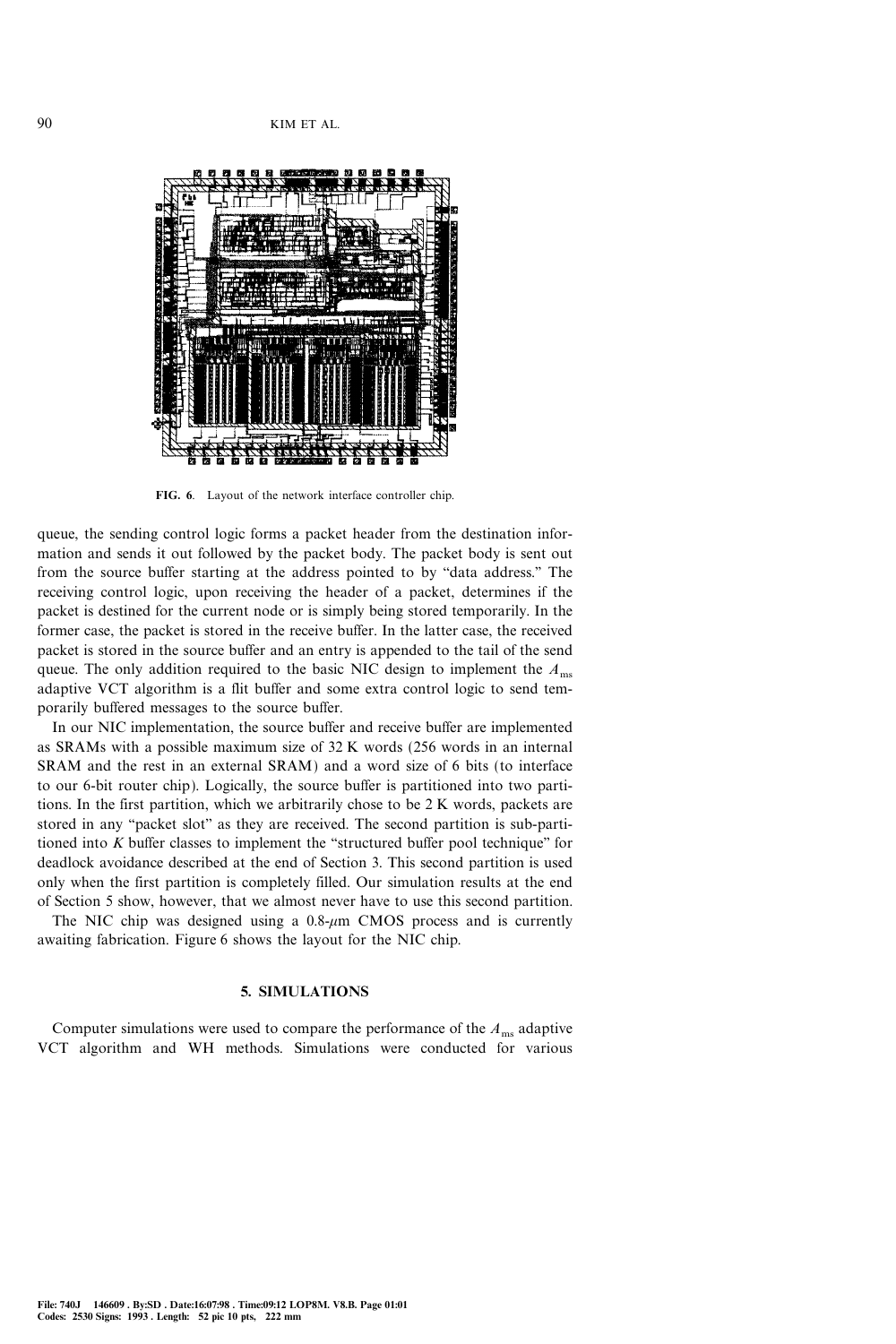topologies, network sizes, packet sizes, flit buffer sizes, and multiple virtual channels. A 16  $\times$  16 two-dimensional mesh topology was chosen to allow meaningful comparison with deterministic and adaptive WH routing algorithms as most WH routing algorithms do not work on a two-dimensional torus with only one virtual channel per communication link. Note that the adaptive VCT algorithms, by contrast, work efficiently (without deadlock) on any network topology, using only one virtual channel per communication link. In the simulations for the  $A_{\text{ms}}$  algorithm, the ejection and reinjection overhead for an in-transit buffered packet were modeled based on the delays measured with the circuit simulations for our NIC hardware implementation.

In our simulations, a 20-flit packet size is assumed, and packets are transmitted one flit at a time through the network, with one flit being transferred in one clock cycle time. Each node generates new packets according to a Poisson distribution with rate  $\lambda/L$ , where  $\lambda$  is the applied load and L is the length of the packets. Destination nodes are selected using two methods, one based on a random uniform distribution and one based on a clustered distribution. Although we have experimented with several clustered distributions, for the sake of brevity only the results for the matrix transpose distribution are shown in this paper.

The simulation results are presented with the offered traffic,  $\lambda$ , along the X-axis and the average network latency on the Y-axis. Note that, as in [3], the offered traffic has been normalized by the maximum possible throughput, which on a  $16 \times 16$  mesh with uniform random traffic is 64 flits/cycle. The latency is defined as the time from when a packet is first generated and stored in the source buffer to when the tail of the packet leaves the network and enters the receive buffer of the destination node. All times are measured in terms of flit cycles. Each simulation is executed for 30,000 cycles, with statistics collected for only the last 20,000 cycles in order to avoid transient startup effects.



FIG. 7. Average latency comparison with deterministic and adaptive WH routing algorithms given a 16x16 mesh and 20-flit packets, a uniform destination node distribution, 2 flit buffers per virtual channel and 4 virtual channels per link.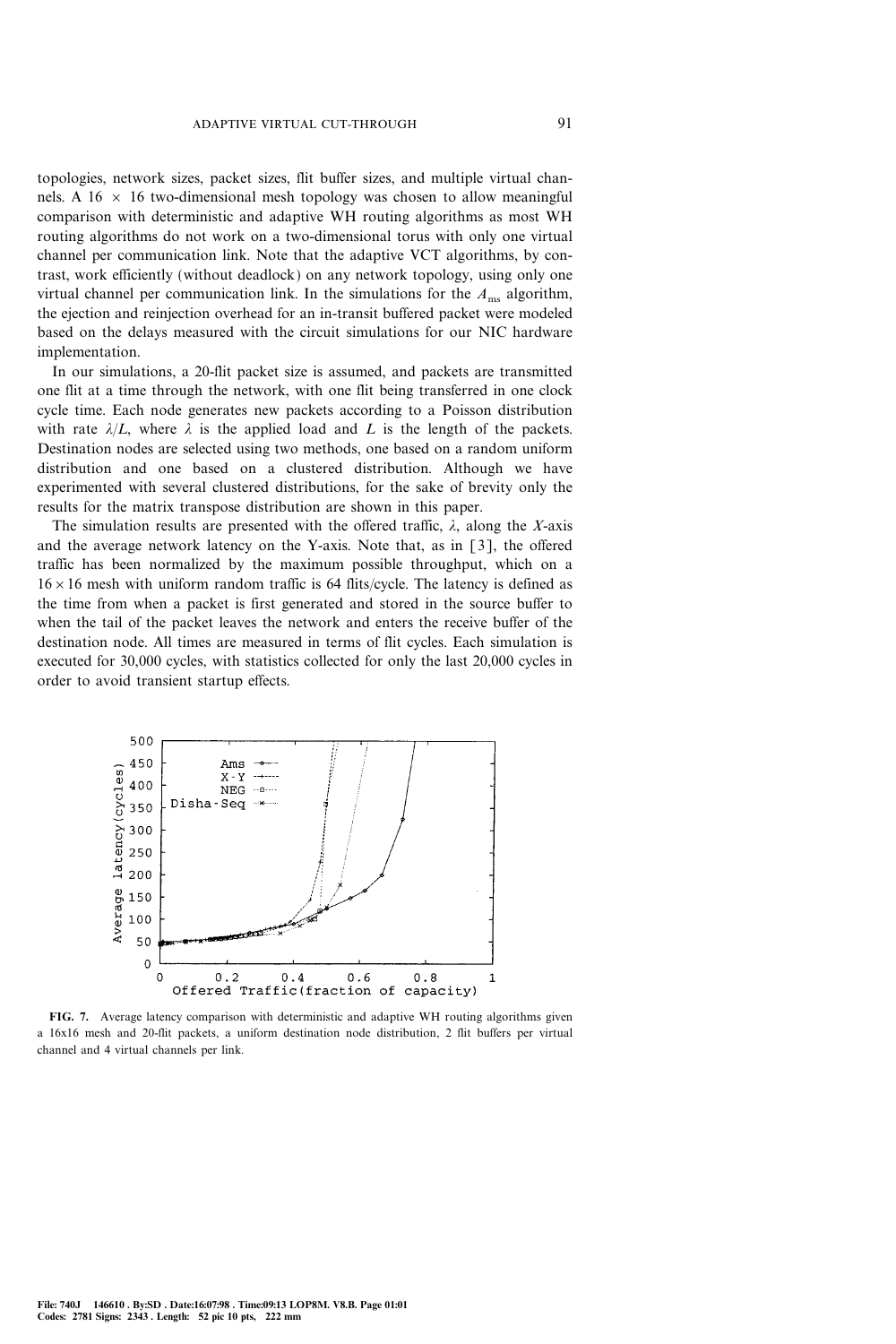Figure 7 shows a comparison of the  $A_{\text{ms}}$  algorithm with deterministic and adaptive WH routing algorithms based on a uniform destination node distribution. The deterministic WH routing algorithm used is the  $X-Y$  routing algorithm in which the packet is first sent in the X direction and then in the Y direction. The adaptive WH routing algorithms simulated are Glass and Ni's negative-first algorithm based on the turn model [7] (NEG), which is a partially-adaptive minimal algorithm, and Disha's WH routing algorithm based on deadlock recovery (Disha-Seq), which is a fully-adaptive algorithm [8, 9]. The Disha-Seq algorithm is simulated with a time out of 80, the recommended value. At low traffic loads, all methods perform similarly, with Disha-Seq showing slightly better performance than the other algorithms. However, when comparing the saturation point, it can clearly be seen that the  $A_{\text{ms}}$  algorithm has the best performance—only the  $A_{\text{ms}}$  algorithm is capable of supporting a  $75%$  traffic load.

Figure 8 shows the results for a matrix transpose destination node distribution. With a matrix transpose destination node distribution, the Disha-Seq algorithm again has the best performance at low traffic loads and the  $A_{\text{ms}}$  algorithm has the highest network saturation point.

Figures 9 and 10 show the results of using 16 virtual channels per communication link (with 32-flit buffers allocated to each virtual channel). The interested reader is referred to [3] and [22] for the effects of larger numbers of virtual channels and larger buffers. Figure 9 compares the  $A_{\text{ms}}$  algorithm with deterministic and adaptive WH routing algorithms assuming 20-flit packets, two virtual channels per link, and a uniform destination node distribution. Figure 10 shows a similar comparison assuming a matrix transpose destination node distribution. It can be seen that while the performance of all algorithms have improved significantly from Figs. 7 and 8, the  $A_{\text{ms}}$  algorithm again has the highest network saturation point.



FIG. 8. Average latency comparison with deterministic and adaptive WH routing algorithms given a 16 x 16 mesh and 20-flit packets, a matrix transpose destination node distribution, 2 flit buffers per virtual channel and 4 virtual channels per link.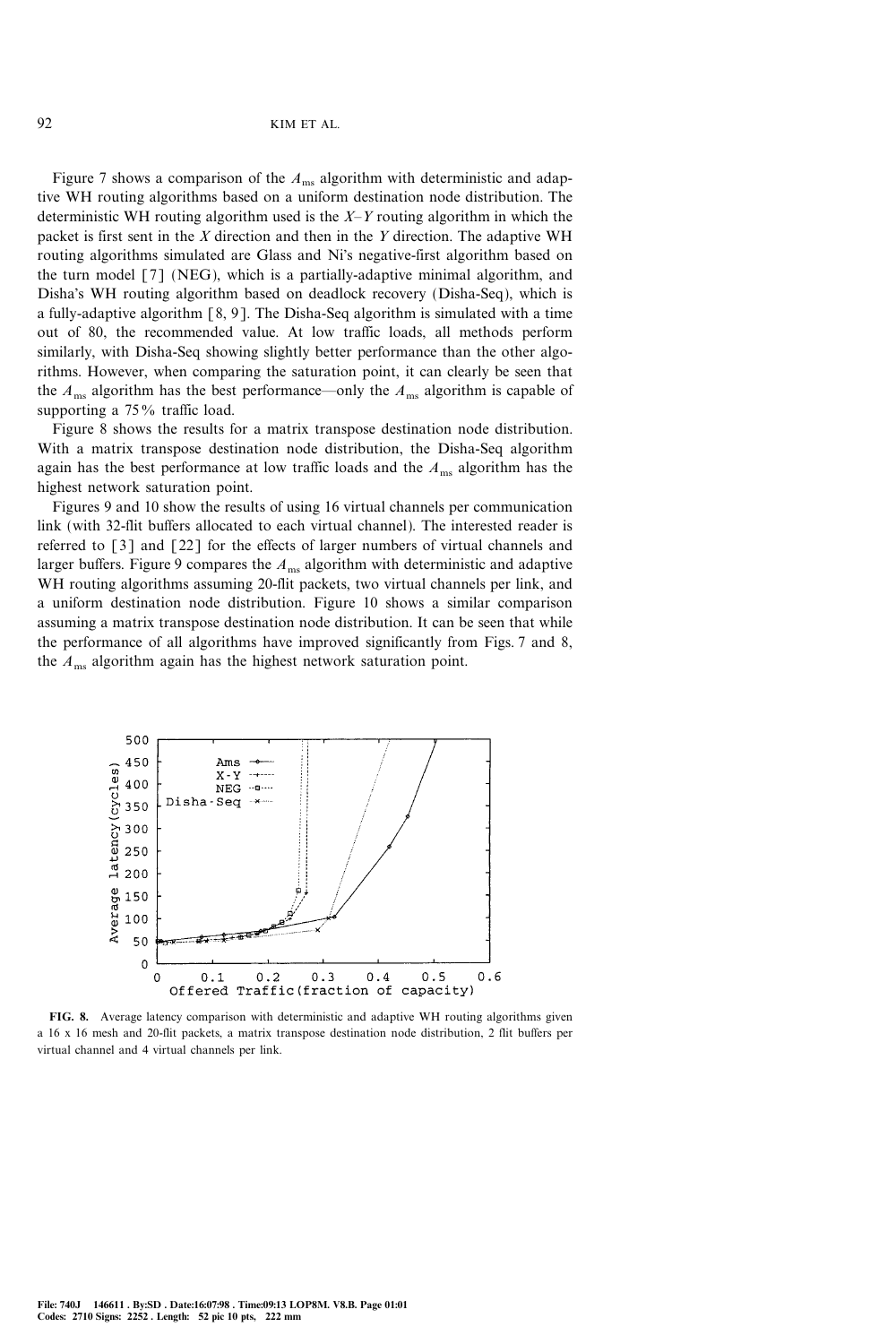

FIG. 9. Average latency comparison with deterministic and adaptive WH routing algorithms given a 16 x 16 mesh, 20-flit packets, a uniform destination node distribution, 32 flit buffers per virtual channel and 16 virtual channels per link.

During all simulations with the  $A_{\text{ms}}$  algorithm, records were kept of the maximum source buffer lengths observed. This is important as our adaptive VCT method is dependent on using the source buffer in the NIC to buffer temporarily blocked packets. The maximum of the source buffer lengths observed under very heavily-loaded network conditions in all of our simulations (taken to be the point when the average latency was over  $70$  times the minimum average latency—the network will rarely be used or usable at loads beyond this point) was only 11 packets. Thus, in this case, with a packet length of 20 flits, a 220-flit source buffer is sufficient to support adaptive VCT.



FIG. 10. Average latency comparison with deterministic and adaptive WH routing algorithms given a 16 x 16 mesh, 20-flit packets, a matrix transpose destination node distribution, 32 flit buffers per virtual channel and 16 virtual channels per link.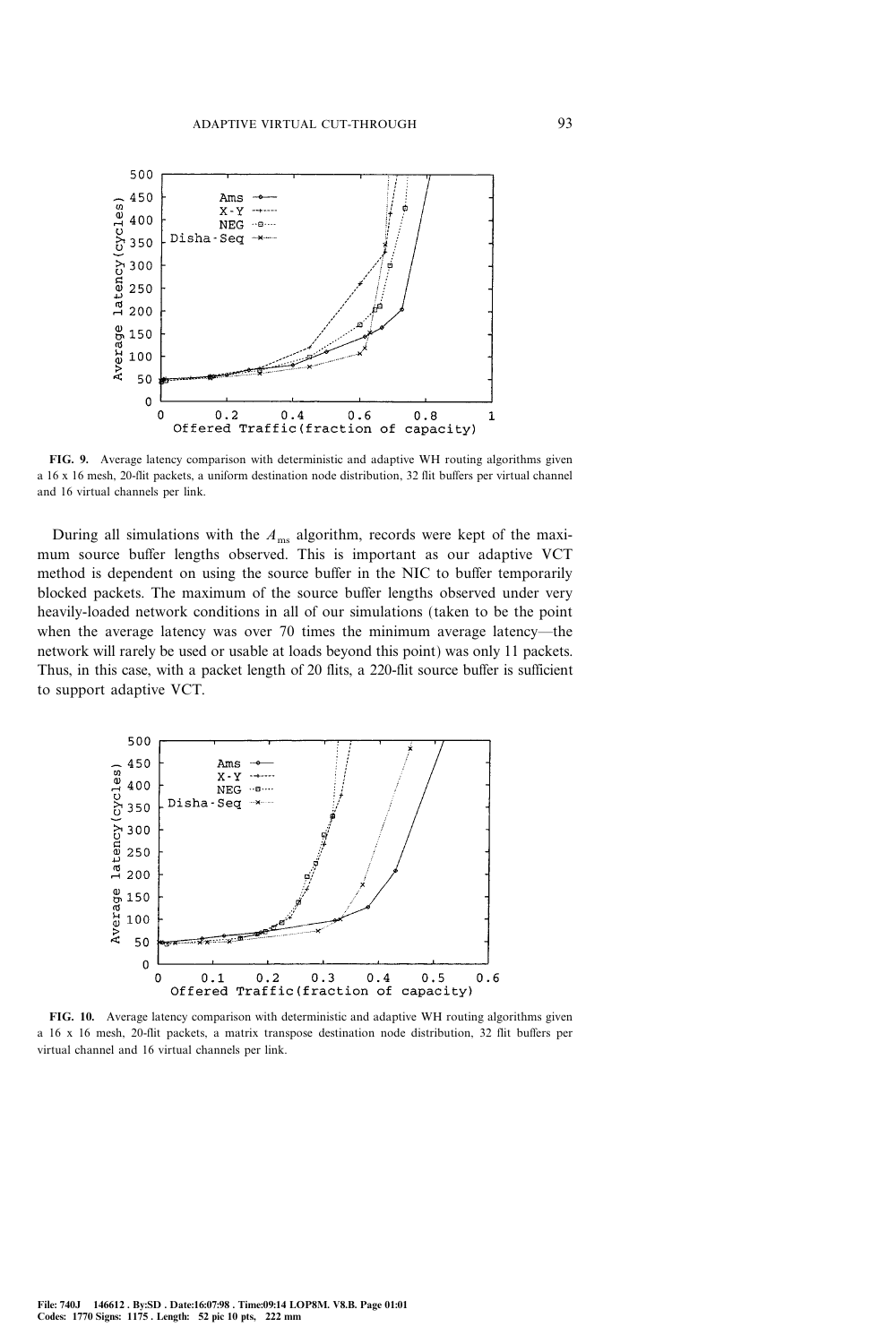#### **CONCLUSION**

This paper has investigated adaptive VCT as a viable alternative to WH switching. It has been shown that adaptive VCT has several attractive features when compared to WH: negligible overhead for avoiding deadlock (in terms of both performance and hardware), the possibility of using  $100\%$  of the free buffers and channels, good performance with heavy network traffic, and good performance with uniform or clustered locations of destination nodes. Simulations have been used to investigate the performance of a minimal-path adaptive VCT algorithm  $(A_{\text{ms}})$ . When compared to other deterministic and adaptive WH routing algorithm, the results show that  $A_{\text{ms}}$  has a significantly higher network saturation point, and only slightly poorer performance at low network traffic loads. Finally, the hardware complexity issue was addressed by showing that VCT can be implemented with little hardware overhead (in some cases, less than WH) by exploiting the source buffer in the network interface to the router.

#### **REFERENCES**

- 1. W. Dally and C. L. Seitz, Deadlock-free message routing in multiprocessor interconnection networks, IEEE Trans. Comput. C-36 (May 1987), 547-553.
- 2. S. Kermani and L. Kleinrock, Virtual cut-through: A new computer communication switching technique, Computer Networks 3 (1979), 267-286.
- 3. W. J. Dally, Virtual-channel flow control, IEEE Trans. Parallel and Distrib. Systems 3 (Mar. 1992), 194-205.
- 4. W. J. Dally and H. Aoki, Deadlock-free adaptive routing in multicomputer networks using virtual channels, IEEE Trans. Parallel and Distributed Systems 4 (Apr. 1993), 466-475.
- 5. J. Duato, A new theory of deadlock-free adaptive routing in wormhole networks, IEEE Trans. Parallel and Distributed Systems 4 (Dec. 1993), 1320-1331.
- 6. Y. M. Boura and C. R. Das, A class of partially adaptive routing algorithms for n-dimensional meshes, in "International Conference on Parallel Processing, Aug. 1993," Vol. III, pp. 175–182.
- 7. C. J. Glass and L. M. Ni, The turn model for adaptive routing, in "Proc., 19th International Symposium on Computer Architecture, 1992," pp. 278-287.
- 8. K. V. Anjan and T. M. Pinkston, An efficient, fully adaptive deadlock recovery scheme: Disha, in "22nd Annual International Symposium on Computer Architecture, June 1995," pp. 201-210.
- 9. K. V. Anjan and T. M. Pinkston, Disha: A deadlock recovery scheme for fully adaptive routing, in "9th International Parallel Processing Symposium, Apr. 1995," pp. 537-543.
- 10. Y. Choi and T. M. Pinkston, Crossbar analysis for optimal deadlock recovery router architecture, in "11th International Parallel Processing Symposium, June 1997".
- 11. H. S. Lee, H. W. Kim, J. Kim, and S. Lee, Adaptive virtual cut-through as an alternative to wormhole routing, in "International Conference on Parallel Processing, Aug 1995," pp. 68–75.
- 12. N. F. Maxemchuk, Problems arising from deflection routing: live-lock, lockout, congestion and message reassembly, in "Proc. of NATO Workshop on Architectures and Performance Issues of High Capacity Local and Metropolitan Area Networks, May 1990.''
- 13. M. Gerla and L. Kleinrock, Flow control: A comparative survey, IEEE Trans. Comm. COM-28 (Apr. 1980), 553-574.
- 14. D. Gelernter, A dag-based algorithm for prevention of store-and-forward deadlock in packet networks, IEEE Trans. Comput. C-30 (Oct. 1981), 259-270.